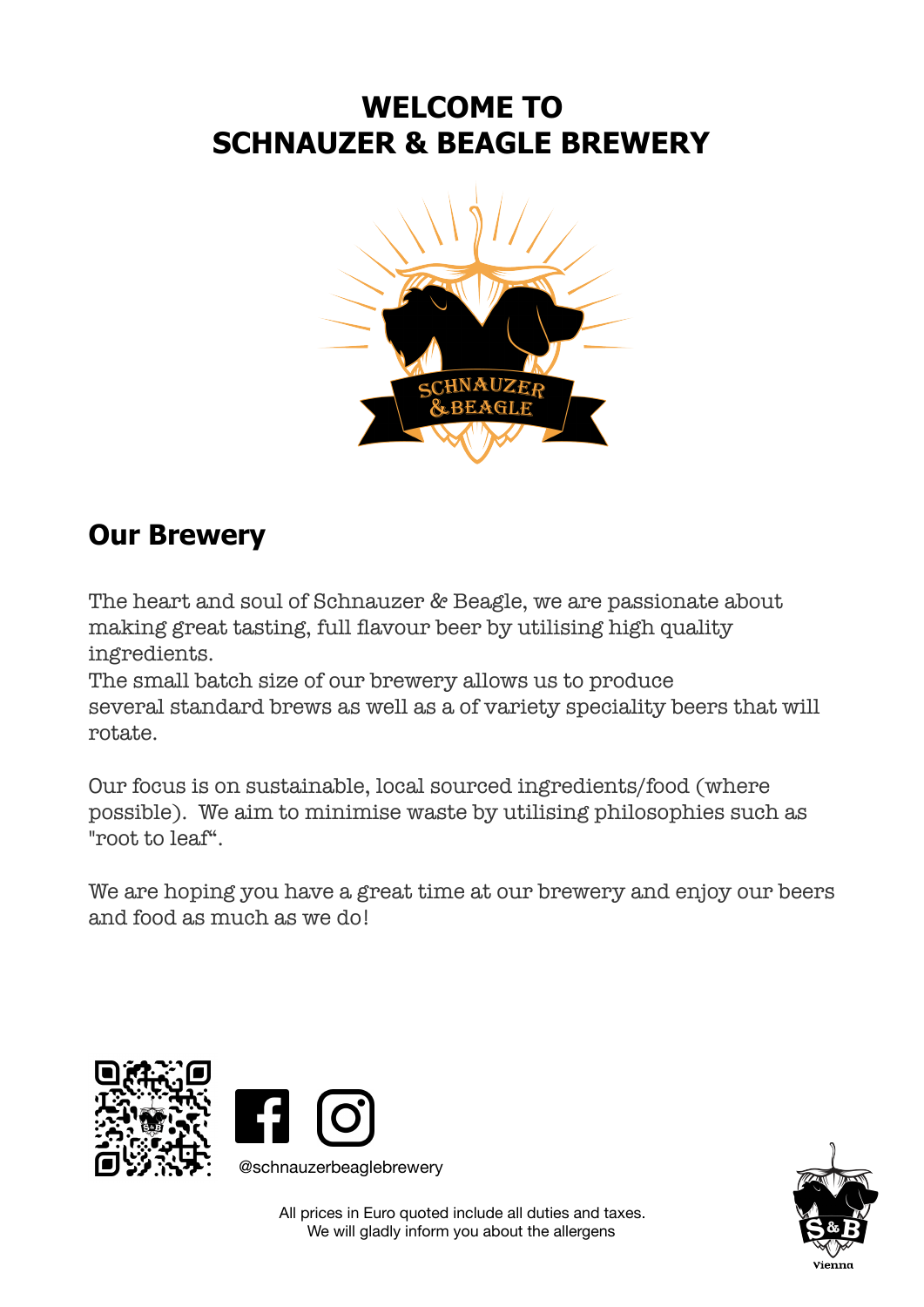# **S&B Classes**

### **Brewing Classes**

Not only do we brew beer, but we are also happy to teach you! If you've always wanted to know how grain becomes beer, then this is the course for you. This hands-on workshop is suitable for all beer lovers, who want to start brewing at home.  $180.00 \text{ } \in \text{p.P.}; 6 - 8 \text{ h}$ 

### **Food Pairing**

Not only will you gain an insight into the exciting world of food pairing and the different beer styles, but you will also be able to indulge your palate with various delicacies and beer combinations. 95.00 € p.P., 3-4 h

### **Beer Tastings**

If you want to immerse yourself more in the world of beer and have always wanted to learn all about the differences between the different types of beer, then this beer seminar is just right for you. 49.00 € p.P., ca. 2h

> DID YOU KNOW? ONLY THE FEMALE HOP BLOSSOM IS used for beer production.

\* The bitter substances in hops are extremely healthy, e.g. they have an anti-inflammatory effect.





@schnauzerbeaglebrewery

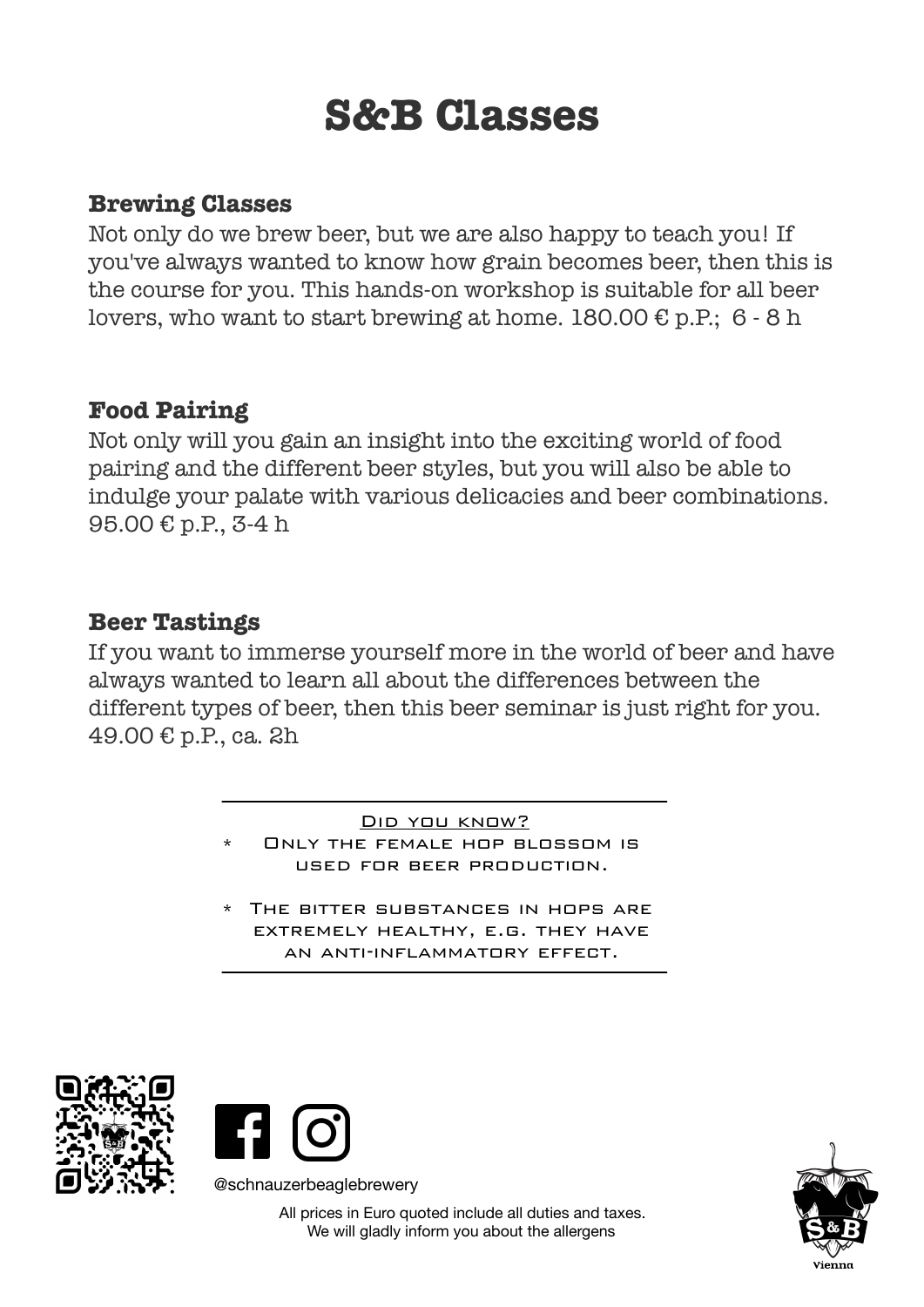# **For the non beerlovers**

| White wine $1/8$<br>Welschriesling Südsteiermark                     | 3,50 |
|----------------------------------------------------------------------|------|
| <b>Bella</b> $0,25$ L<br><b>Weißer Spritzer</b>                      | 3,80 |
| Sommerspritzer 0,5 L                                                 | 4,80 |
| <b>Oh Sweet Bella! 0,25 L</b><br>Weißer Spritzer w elderflower syrup | 4,20 |

**Ali** 11,90 G&T (4 cl Vienna Craft Destillery Gin Burlesque & Fever-Tree Tonic, Gurke, Pfeffer)

## **Homemade Liköre**

| Walnuss (NÖ;AT)    | 2 cl 3,50 | 4 cl 6,50            |
|--------------------|-----------|----------------------|
| Heidelbeere (AT)   | 2 cl 3,50 | 4 cl 6,50            |
| Latsche (STMK, AT) | 2 cl 3,50 | 4 cl 6,50            |
| Zirbe              | 2 cl 3,90 | $4 \text{ cl } 7,40$ |

### **And…**

| CAO/CAO Kakaogeist (Wien)<br>$2 \text{ cl } 3,9$ |  |
|--------------------------------------------------|--|
|--------------------------------------------------|--|

 $0 \t 4 \t 17,40$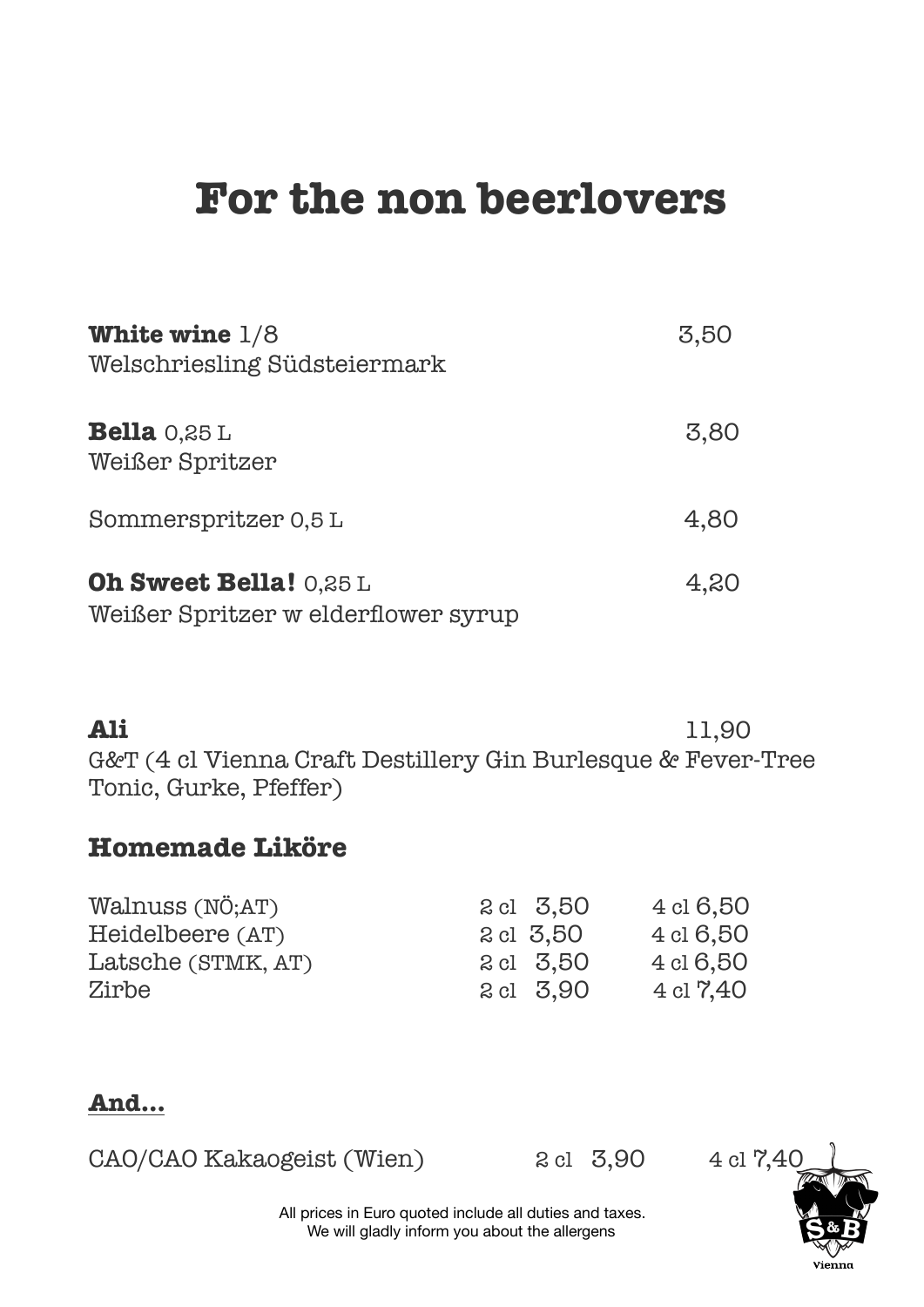# **Further homemade fermented Drinks**

## **Kombucha**

| Kombucha Natur Soda                                   | 0,3 L 2,60   |                | 0,5L 4,30 |  |
|-------------------------------------------------------|--------------|----------------|-----------|--|
| Ginger Kombucha Soda                                  | $0.3 L$ 2.90 |                | 0.5L 4.80 |  |
| <b>Smoked Kombucha Soda</b> (please ask if available) |              |                |           |  |
|                                                       |              | $0.3 L$ $2.90$ | 0.5L 4.80 |  |

Kombucha is a **naturally fermented tea-based refreshing drink**. We use only the best ingredients for our Kombucha, **Bio- Darjeeling 1st Flush** from **Sonnentor** and Austrian sugar. Our Smoked Kombucha is prepared with **Bio- Lapsang Souchong Smoked Tea**. Since kombucha is a fermented drink, the alcohol content can vary (0.1 - 1%).

The fermented tea drink is not pasteurized or heated for good reason, as this preserves the numerous nutrients and bacterial cultures. **#loveyourgut #vegan** 

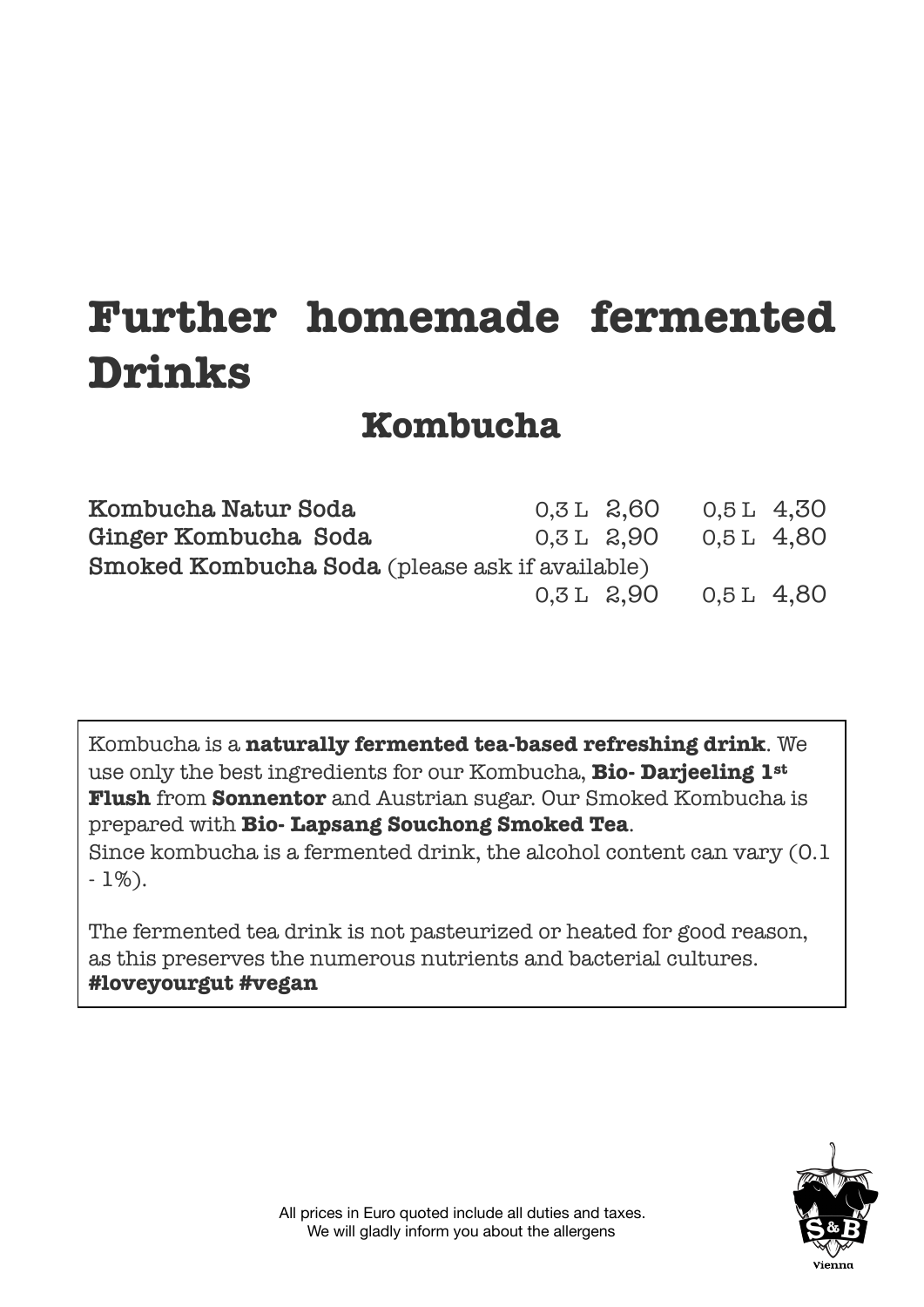# **Antialcoholics**

| Soda w fresh lemon juice*    |             | $0.3 L$ $2.50$ $0.5 L$ $3.80$ |              |  |
|------------------------------|-------------|-------------------------------|--------------|--|
| Soda w elderflower syrup**   |             | $0,3$ L $2,50$ $0,5$ L $3,80$ |              |  |
| Höllinger apple juice cloudy |             | $0.3 L$ 4,00 $0.5 L$ 6,00     |              |  |
| with soda                    |             | $0.3 L$ $2.70$ $0.5 L$ $4.50$ |              |  |
| with water                   | $0,3L$ 2,50 |                               | $0.5 L$ 4.20 |  |
| Soda water                   |             | $0.3 L$ 1.70 $0.5 L$ 2.90     |              |  |

## **Lemonades with homemade Syrups**

### **Apricot- Rosmary / Mint- Lemon-Ginger / Rhubarb - Lemon**

| Optionally with soda | $0.5L$ 4.80 |            |
|----------------------|-------------|------------|
| or water             |             | 0,5 L 4,50 |

| <b>Lemon Iced-Tea</b> (sweetened or unsweetened) |                             |  |
|--------------------------------------------------|-----------------------------|--|
| prepared with Mate Tea                           | $0.3L$ $2.90$ $0.5L$ $4.80$ |  |

\*Jugendgetränk \*\* d'arbo Blütensirup

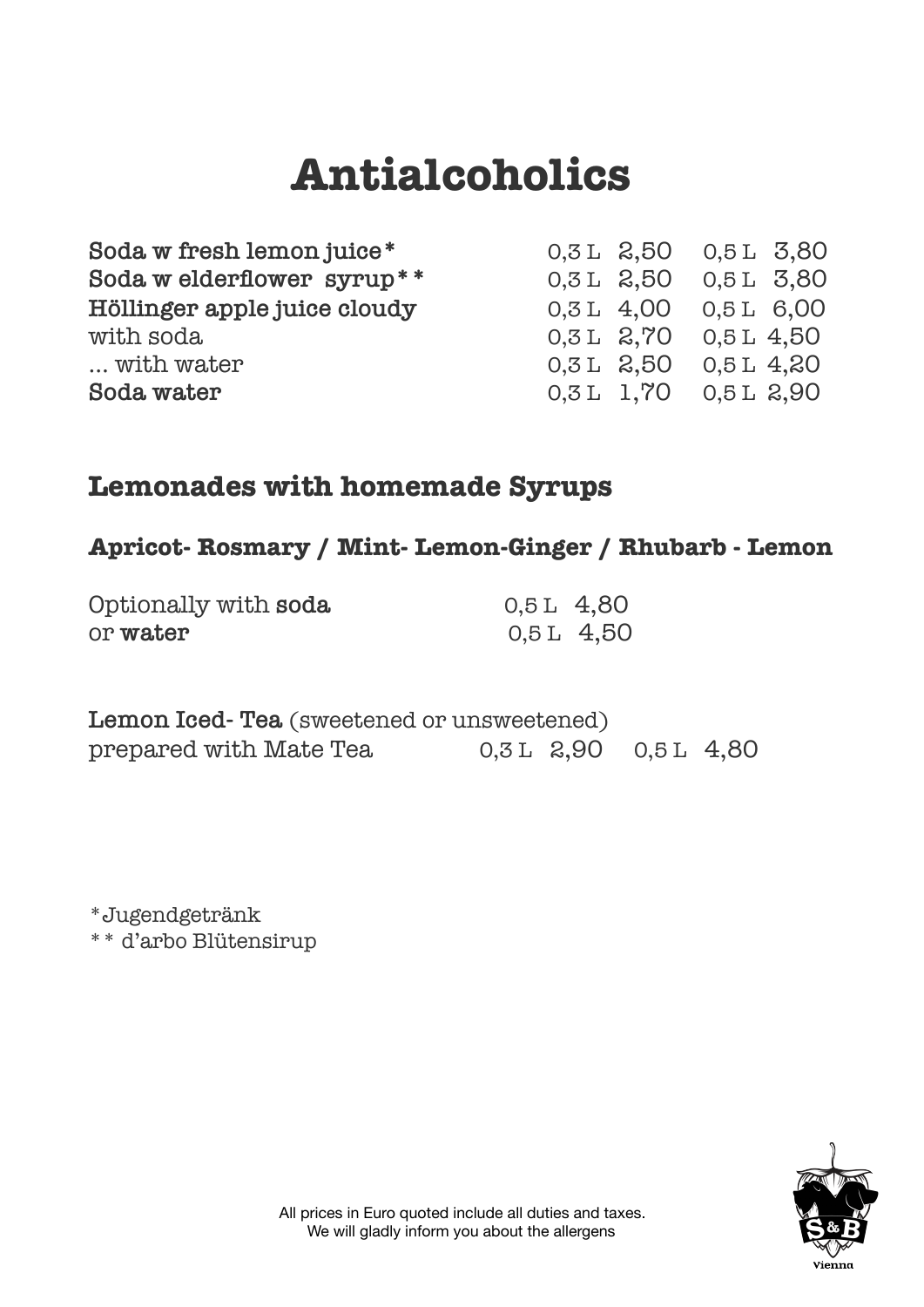# **Hot Drinks**

## **Coffee**

We use **organic coffee** beans from the **Kaffeefabrik Wien** and **organic whole fat milk** from Austria,.

| <b>Espresso</b>           | 2,30 |
|---------------------------|------|
| <b>Espresso Macchiato</b> | 2,50 |
| Café con Panna            | 2,70 |
| Long Black                | 2,90 |
| Cappuccino                | 3,50 |
| <b>Flat White</b>         | 4,50 |
| Latte                     | 3,90 |
| Caffè Shakkerato          | 3,70 |
| Babyccino                 | 1,00 |
|                           |      |

| Extra Shot Espresso | 1,10 |  |
|---------------------|------|--|
|                     |      |  |

Each coffee is also available as ICED at no extra charge 

## **And…**

| Homemade Hot Chocolate      | 3,70 |
|-----------------------------|------|
| Chai Latte                  | 3,80 |
| + whipped cream             | 0,40 |
| + 2 cl CAO/CAO (Kakaogeist) | 3,90 |

Lactosefree milk (organic; no extra cost) and Oatly- oat milk (+ 0,50) available

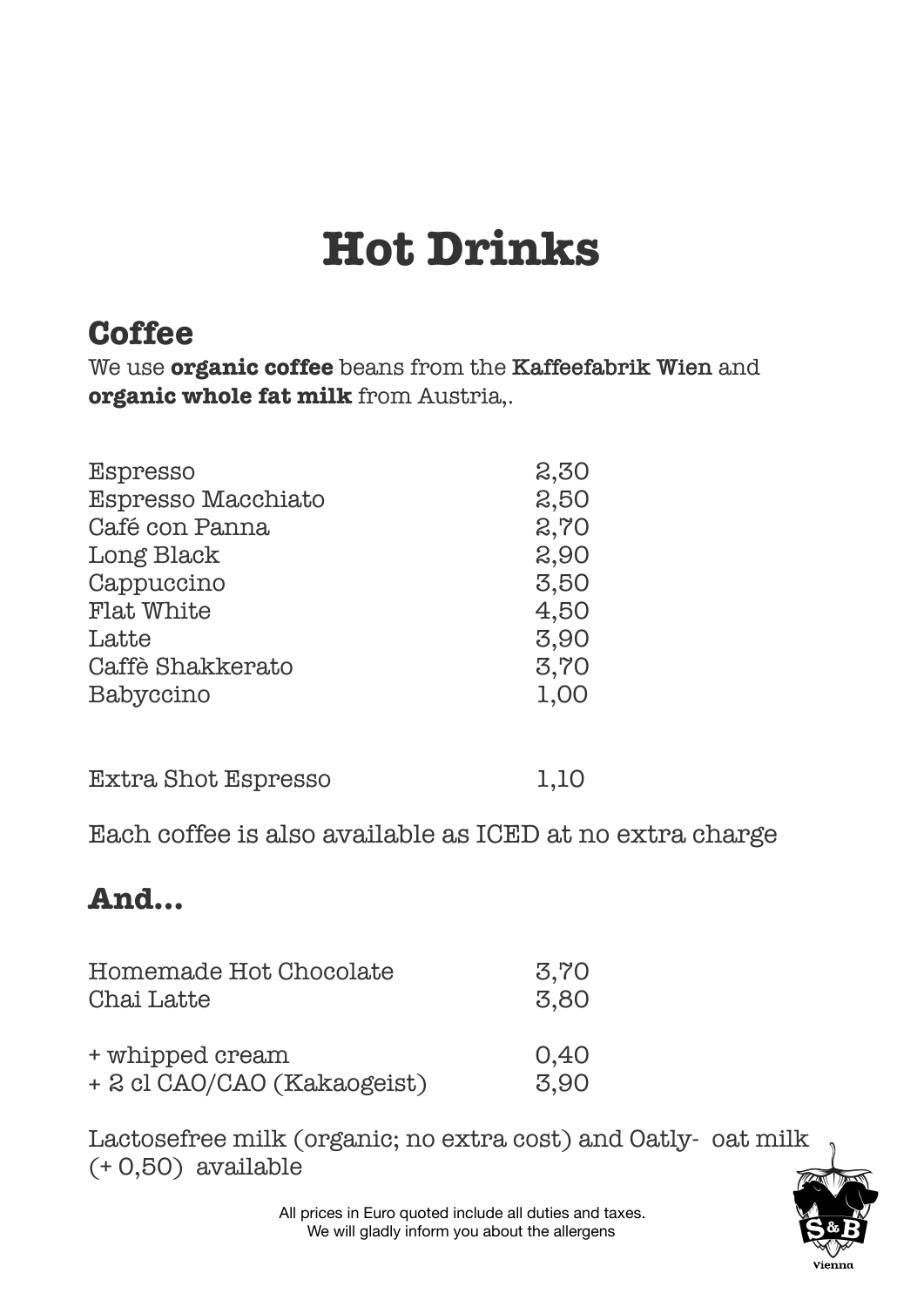## **Tea**

served in a 500 ml tea pot

| Sage                                                        | 4,90 |
|-------------------------------------------------------------|------|
| Mint                                                        | 4,90 |
| Sage/Mint                                                   | 4.90 |
| Various mints of the Gärtnerei Bach dried by us over summer |      |

| Organic Ginger Tumeric | 4,90 |
|------------------------|------|
| Organic Fruit Tea      | 4,20 |
| both from Sonnentor    |      |

## **Black teas #allorganic**

| Tea fromDemmers Teehaus                  |  |
|------------------------------------------|--|
| Organic Lapsang Souchong Smoked Tea 4,90 |  |

Teas from Sonnentor

| Organic Darjeeling        | 4.50 |
|---------------------------|------|
| Organic Assam English Tea | 4,50 |
| Organic Earl Grey         | 4.50 |

| 4,50 |
|------|
|      |

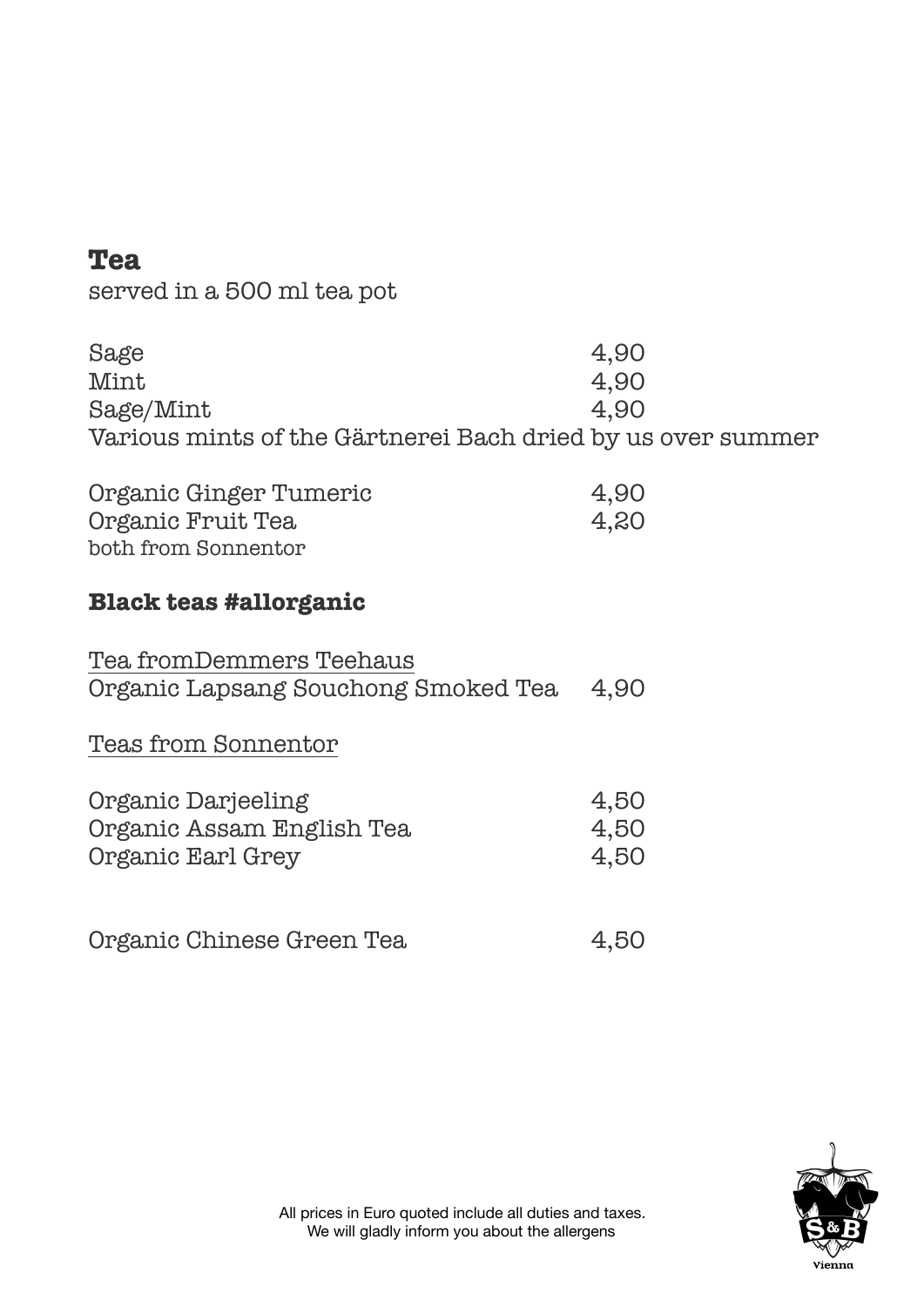*Tran*s*arenz & Qualität*

…. sind uns besonders wichtig, weil's **nicht** egal ist, was wir essen und woher unser Essen kommt.

So werden in all unsern Speisen ausschließlich **Bio-Eier , Bio- Milch** und **österreichisches Fleisch** (Geburt, Aufzucht & Schlachtung) verwendet.

Für unsere Pies verwenden wir nur **Bio- Fleisch** aus Österreich.

Wir versuchen soweit wie möglich all unsere Milchprodukte in Bioqualität zu beziehen.

Von u.a. folgenden Produzenten beziehen wir unsere Lebensmitteln

**Gemüse & Kräuter -** von Apr- Okt von der **Gärtnerei Bach**

… ein Familienunternehmen in 4. Generation im 22. Bezirk zwar nicht Bio- zertifiziert, jedoch in Bio-Qualität.

"*Unser Credo ist es, mit den uns zur Verfügung stehenden Ressourcen schonend und rücksichtsvoll umzugehen, weshalb wir auch unsere Pflanzen ausschließlich in Erde kultivieren."*

## **Mehl** - **Haindl Mühle** / Kalsdorf bei Graz

… ein Familienunternehmen aus der Steiermark.

*"Wir glauben an die Kraft der Natur. Und daran, dass sie unverfälscht am besten schmeckt. Darum verwenden wir nur die besten Produkte von umliegenden Landwirten und Produzenten mit denen wir auf Basis*  fairer Vertragspartnerschaften zusammenarbeiten. Und da wir möchten dass die Natur so bleibt wie sie ist, produzieren wir unsere Produkte

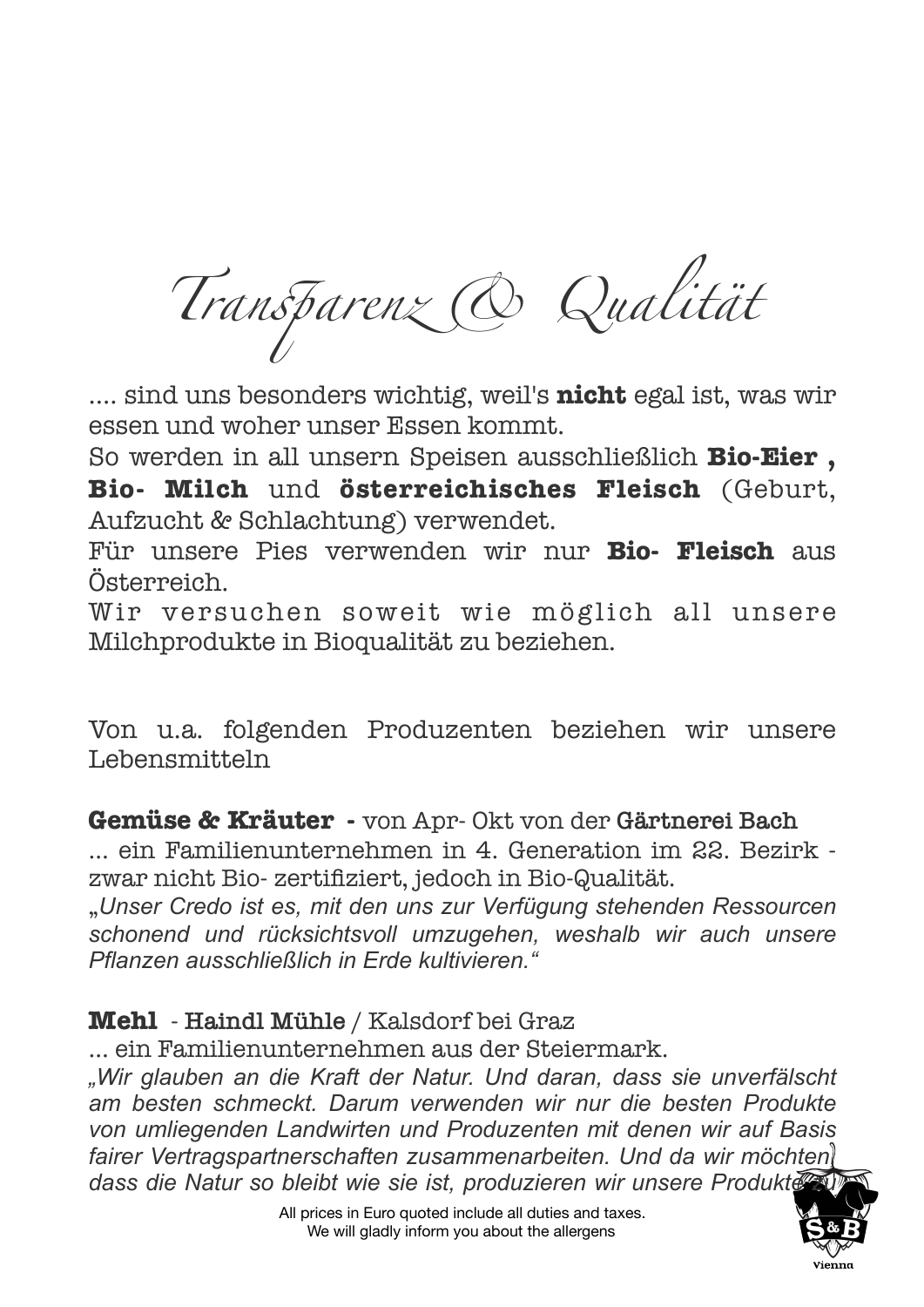*100 % CO2 neutral aus eigener Wasserkraft und legen ebenso großen Wert auf nachhaltige Verpackungen."* 

#### **Fleisch** - Norwaldhof / Großpertholz Familienbetrieb seit 1800

Seit 1980 arbeitet die Familie Bauer biologisch in Zusammenarbeit mit 3 Biobauern in hervorragender Qualität.

Das **Fleisch** sowie **Käse/Wurst** für Brettljause beziehen wir über **Bio Mio** / Sonnwendviertel Wien

*"Bio Mio versteht sich als direkter Link zwischen den Bäuerinnen und Bauern und Kundinnen und Kunden.* 

*Der direkte Kontakt zu beiden ist wichtig und soll ein wenig dazu beitragen, dass kleinbäuerliche, biologisch wirtschaftende Betriebe ihre gute Ware in der Stadt verkaufen können. "* 

## **Olivenöl** - Spanien

Wir haben über CrowdFarming einen Olivenbaum adoptiert und bekommen nun 1x/Jahr eine größere Menge geliefert. Übrigens, er ist nach dem Spitznamen unserer Beagledame benannt: Nutty

## **Kaffeebohnen** - **Kaffeefabrik** / Wien

biologisch angebaut / fair & direkt gehandelt / frisch & lokal im 11. Bezirk geröstet